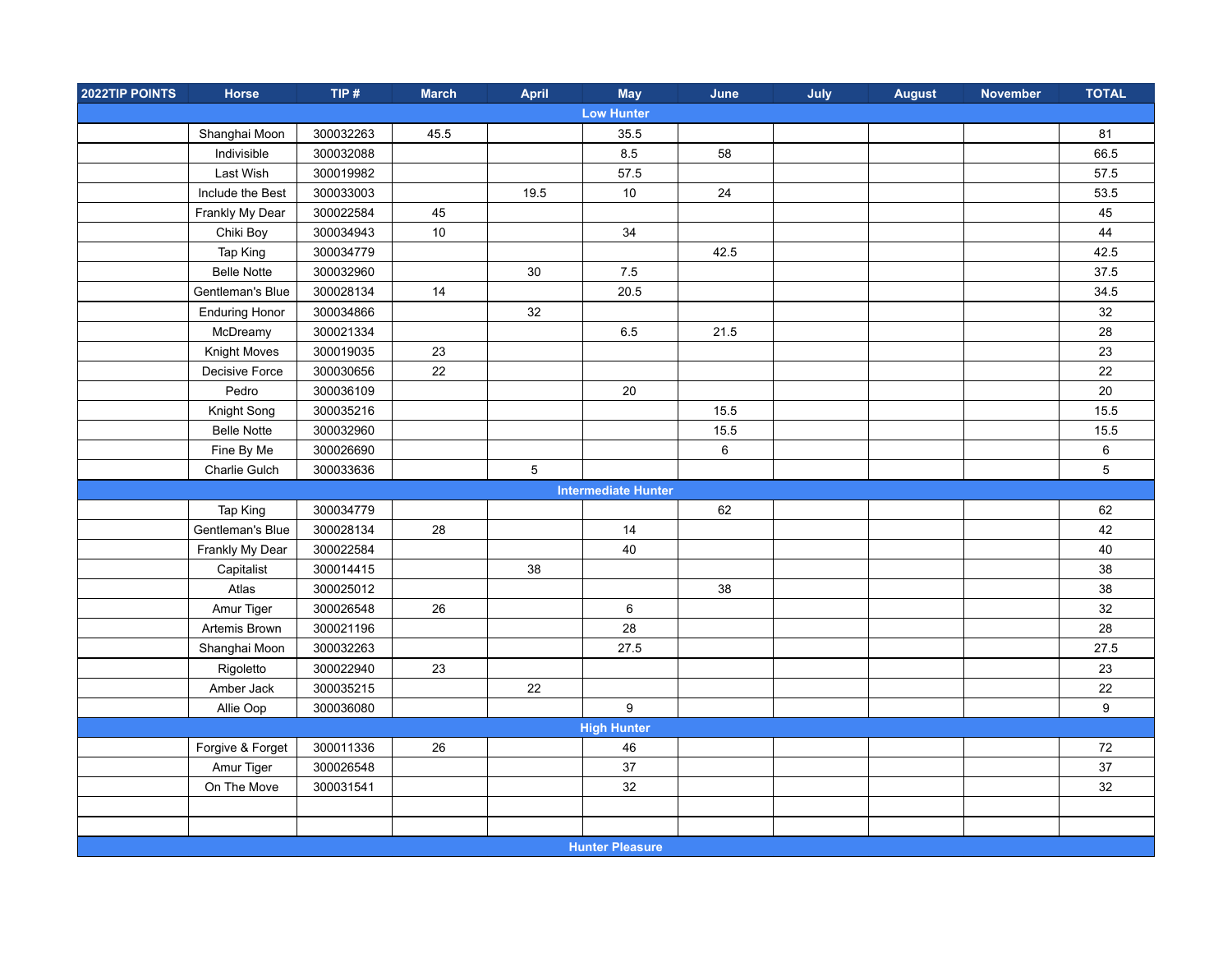| 2022TIP POINTS        | Horse                  | TIP $#$   | <b>March</b>            | April          | <b>May</b>          | June           | July | <b>August</b> | <b>November</b> | <b>TOTAL</b>            |
|-----------------------|------------------------|-----------|-------------------------|----------------|---------------------|----------------|------|---------------|-----------------|-------------------------|
|                       | Shanghai Moon          | 300032263 | 20                      |                | 30                  |                |      |               |                 | 50                      |
|                       | Include The Best       | 300033003 |                         | 17             | 9                   | 22             |      |               |                 | 48                      |
|                       | Chiki Boy              | 300034943 | 26                      |                | $\boldsymbol{9}$    |                |      |               |                 | 35                      |
|                       | Knight Song            | 300035216 |                         |                |                     | $\bf 8$        |      |               |                 | 8                       |
|                       | <b>Enduring Honor</b>  | 300034866 |                         | $\overline{4}$ |                     |                |      |               |                 | $\overline{4}$          |
| <b>Hunter Classic</b> |                        |           |                         |                |                     |                |      |               |                 |                         |
|                       | Shangai Moon           | 300032263 | 20                      |                | 8.5                 |                |      |               |                 | 28.5                    |
|                       | Amur tiger             | 300026548 | 10                      |                | 16                  |                |      |               |                 | 26                      |
|                       | Gentleman's Blue       | 300028134 | 12                      |                | $10$                |                |      |               |                 | 22                      |
|                       | <b>Belle Notte</b>     | 300032960 |                         | 12             | $\boldsymbol{2}$    | 6.5            |      |               |                 | 20.5                    |
|                       | Last Wish              | 300019982 |                         |                | 20                  |                |      |               |                 | 20                      |
|                       | Indivisible            | 300032088 |                         |                |                     | 20             |      |               |                 | 20                      |
|                       | Tap King               | 300034779 |                         |                |                     | 16             |      |               |                 | 16                      |
|                       | Frankly My Dear        | 300022584 | $10$                    |                |                     |                |      |               |                 | 10                      |
|                       | <b>Enduring Honor</b>  | 300034866 |                         | 10             |                     |                |      |               |                 | 10                      |
|                       | On The Move            | 300031541 |                         |                | $10$                |                |      |               |                 | 10                      |
|                       | Amber Jack             | 300035215 |                         | 8              |                     |                |      |               |                 | $\bf 8$                 |
|                       | Artemis Brown          | 300021196 |                         |                | 6                   |                |      |               |                 | $\,6\,$                 |
|                       | Decisive Force         | 300030656 | $4.5\,$                 |                |                     |                |      |               |                 | 4.5                     |
|                       | Atlas                  | 300025012 |                         |                |                     | $\overline{4}$ |      |               |                 | $\overline{\mathbf{4}}$ |
|                       | Knight Song            | 300035216 |                         |                |                     | 0.5            |      |               |                 | 0.5                     |
|                       |                        |           |                         |                | <b>Hunter Derby</b> |                |      |               |                 |                         |
|                       | Frankly My Dear        | 300022584 | $\,6\,$                 |                | 6                   |                |      |               |                 | 12                      |
|                       | Amur Tiger             | 300026548 | $\overline{\mathbf{4}}$ |                |                     |                |      |               |                 | $\overline{\mathbf{4}}$ |
|                       | Tap King               | 300034779 |                         |                |                     | $\overline{a}$ |      |               |                 | $\mathbf 2$             |
|                       | Gentleman's Blue       | 300028134 | $\mathbf{1}$            |                |                     |                |      |               |                 | $\mathbf{1}$            |
|                       | Allie Oop              | 300036080 |                         |                | 0.5                 |                |      |               |                 | 0.5                     |
|                       |                        |           |                         |                |                     |                |      |               |                 |                         |
|                       |                        |           |                         |                |                     |                |      |               |                 |                         |
|                       |                        |           |                         |                | <b>Low Jumper</b>   |                |      |               |                 |                         |
|                       | Vinny Van Go           | 300029376 | 34                      |                |                     |                |      |               |                 | 34                      |
|                       | Decisive Force         | 300030656 | 4.5                     |                | 28                  |                |      |               |                 | 32.5                    |
|                       | <b>Talking Tuesday</b> | 300019803 |                         | 21.5           |                     |                |      |               |                 | 21.5                    |
|                       |                        |           |                         |                |                     |                |      |               |                 |                         |
|                       |                        |           |                         |                |                     |                |      |               |                 |                         |
|                       |                        |           |                         |                |                     |                |      |               |                 |                         |
|                       |                        |           |                         |                | <b>High Jumper</b>  |                |      |               |                 |                         |
|                       | Magic Knight           | 300028406 |                         |                |                     | 34             |      |               |                 | 34                      |